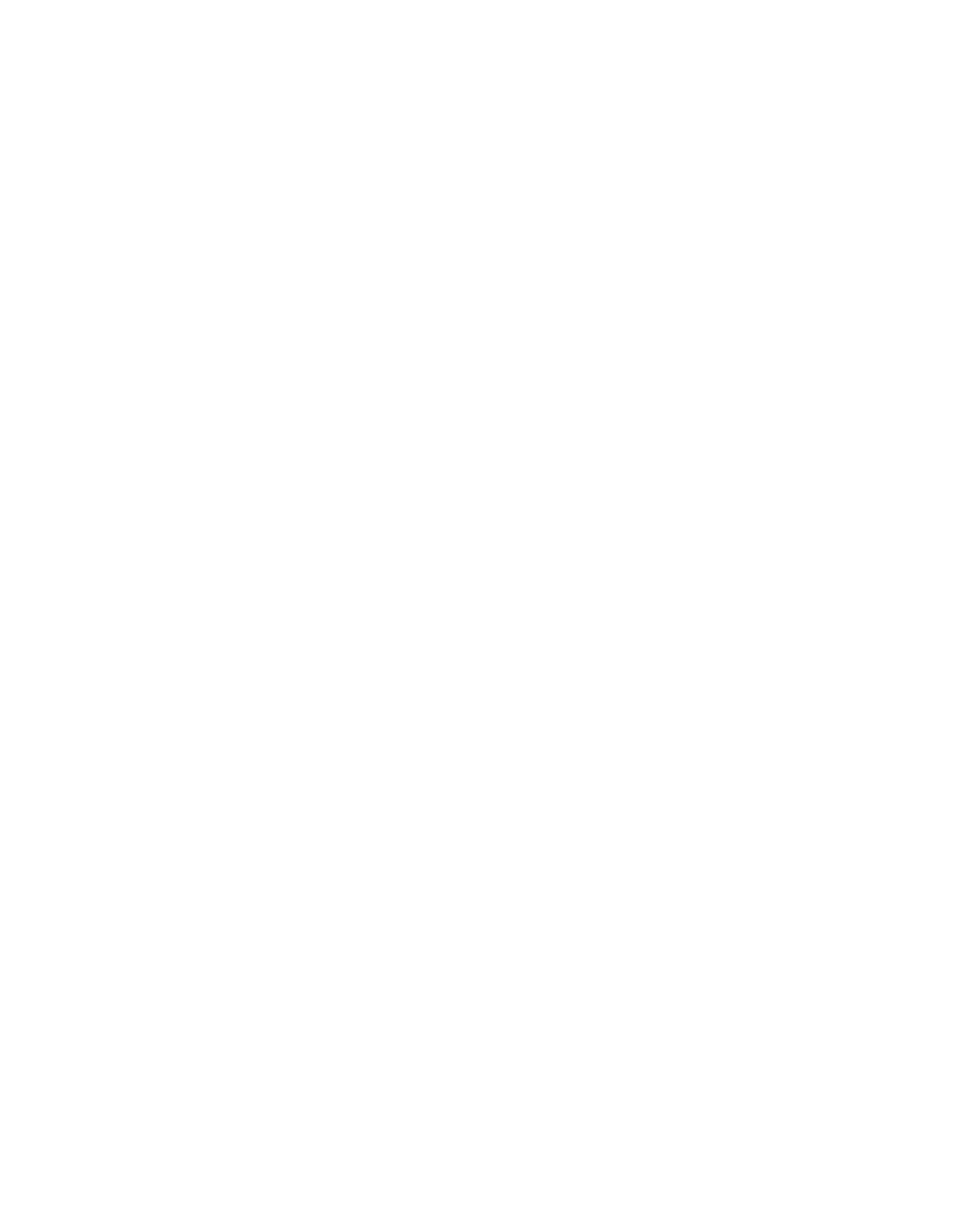# Growing in God's Love

# A Story Bible Curriculum

Unit Overview and Connecting page written by Elizabeth F. Caldwell Sessions written by Shelley Donaldson



The free At-Home Kit Guide provides instructions and suggestions for at-home faith formation. Download it at www.pcusastore.com/StoryBibleCurriculum or www.thethoughtfulchristian.com/StoryBibleCurriculum. Click on the unit title, and then click on the download button found at the bottom of the product page for this unit.

© 2021 Westminster John Knox Press

First edition Published by Westminster John Knox Press Louisville, Kentucky

*All rights reserved*. Except where permission to photocopy is expressly granted on the material, no part of these materials may be reproduced or transmitted in any form or by any means, electronic or mechanical, including photocopying, recording, or by any information storage or retrieval system, without permission in writing from the publisher. For information, address Westminster John Knox Press, 100 Witherspoon Street, Louisville, Kentucky 40202-1396.

Unless otherwise indicated, Scripture quotations are from the New Revised Standard Version of the Bible, © 1989 by the Division of Christian Education of the National Council of Churches of Christ in the U.S.A., and are used by permission. In some instances, adaptations have been made to make the language inclusive. Scripture quotations marked CEB are from the Common English Bible, © 2011 by Common English Bible, and are used by permission.

Every effort has been made to determine whether texts are under copyright. If through an oversight any copyrighted material has been used without permission and the publisher is notified of this, acknowledgment will be made in future printings.

Printed in the United States of America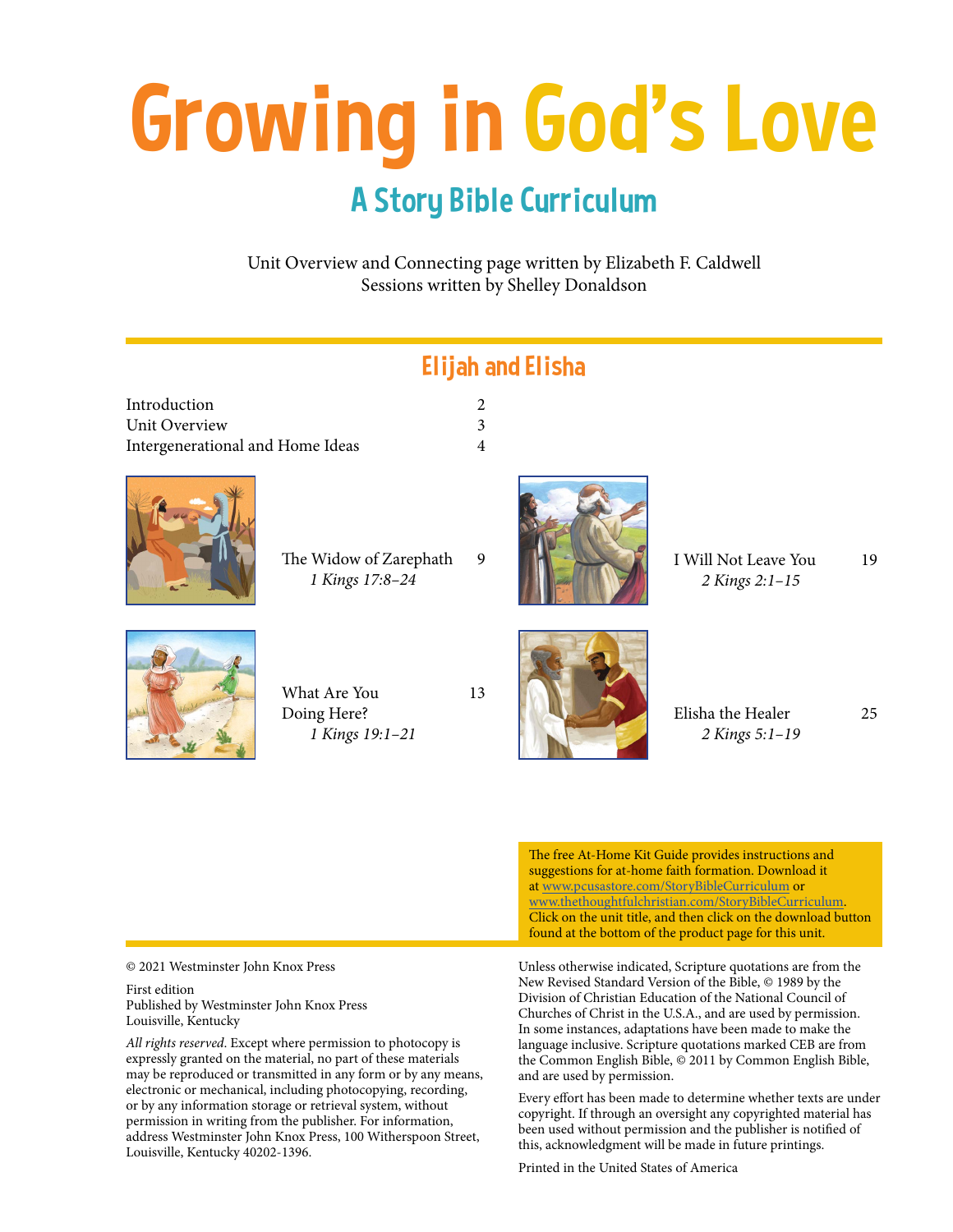## The Widow of Zarephath 1 Kings 17:8–24

Growing in God's Love: A Story Bible, p. 84

Goal: To explore how God provides for us through one another and how we can articulate our own needs.

#### Connecting with the Biblical Text

Our story picks up mid-drought, while Elijah was hiding from King Ahab. As you read, notice God's directions to Elijah and Elijah's interactions with the widow from Zarephath, a poor woman who wasn't an Israelite. Pay attention to the promise Elijah makes to the widow. As Elijah prophesied to Ahab, the drought has now become dire. The widow who had enough food left for only one last meal for her son and herself is now asked to provide for her unexpected guest. God provided enough oil and flour to last until the drought was over. Then the widow noticed her son was sick and was getting worse. The woman sought help from Elijah, asking if it was her fault because it was common in her culture to assume that an illness was caused by sin. Elijah spoke to God. Notice the reversal in 1 Kings 17:22: God listened to Elijah, and the boy was healed. How interesting that God, who asked people to listen to prophets, is pictured here as the one who listens. This story about providing, listening, miracles, and healing gives us a glimpse of God and God's care for humankind.

For additional reading on this text, visit [bit.ly](https://www.workingpreacher.org/commentaries/revised-common-lectionary/ordinary-32-2/commentary-on-1-kings-178-16-3) [/GL1Kings17.](https://www.workingpreacher.org/commentaries/revised-common-lectionary/ordinary-32-2/commentary-on-1-kings-178-16-3)

#### Connecting with the World

- As you prepare to teach this session, think about the strangers you have met this week or those who have offered you hospitality. How have you been changed by their actions?
- g What groups in your community offer food, drink, and shelter to immigrants, refugees, and people experiencing homelessness? How is your church involved in this work?
- $\blacktriangleright$  Think about the people from whom you are most different—by culture, class, sexual orientation, political affiliation. Who is God sending you to listen to and hear their story?
- $\blacktriangleright$  Explore ways to get involved in hunger action at [bit.ly/GLPresbyterianHunger](https://www.presbyterianmission.org/ministries/compassion-peace-justice/hunger/) or go to your denominational website. Visit [bread.org](https://bread.org/) to learn about Bread for the World and their programs that work to affect legislation and policy concerning feeding people.

#### Connecting with the Spiritual Lives of Children

This will probably be a story from the Bible that children have not heard about. There is a lot going on in this story, with the miracle of the flour and oil and the healing of the widow's son. We support children's growth in faith when we encourage their questions. In this story, God provided for Elijah, the widow, and her son so that they would not starve, and they would live. This would be a good time to share stories about how we can be involved in sharing food. In this way, children will see how ancient stories are still relevant today.

#### Connecting with the Spiritual Lives of Adults

Just as with nature, we experience times of bounty and flourishing and times of dryness, famine, and drought in our lives. Everything is good until something happens. Perhaps you or a family member or friend may become hungry or thirsty. Recall a time when you were able to provide for someone else. What gifts did God give you? Thinking about the dry times in your life, how did God provide? Who was there to sustain you? Our faith in God is sustained when we are able to both give and receive care from one another.

*God, open my eyes to the strangers I will meet this week. How can I meet them with a generous spirit and a kind heart? Amen.* 



© 2021 Westminster John Knox Press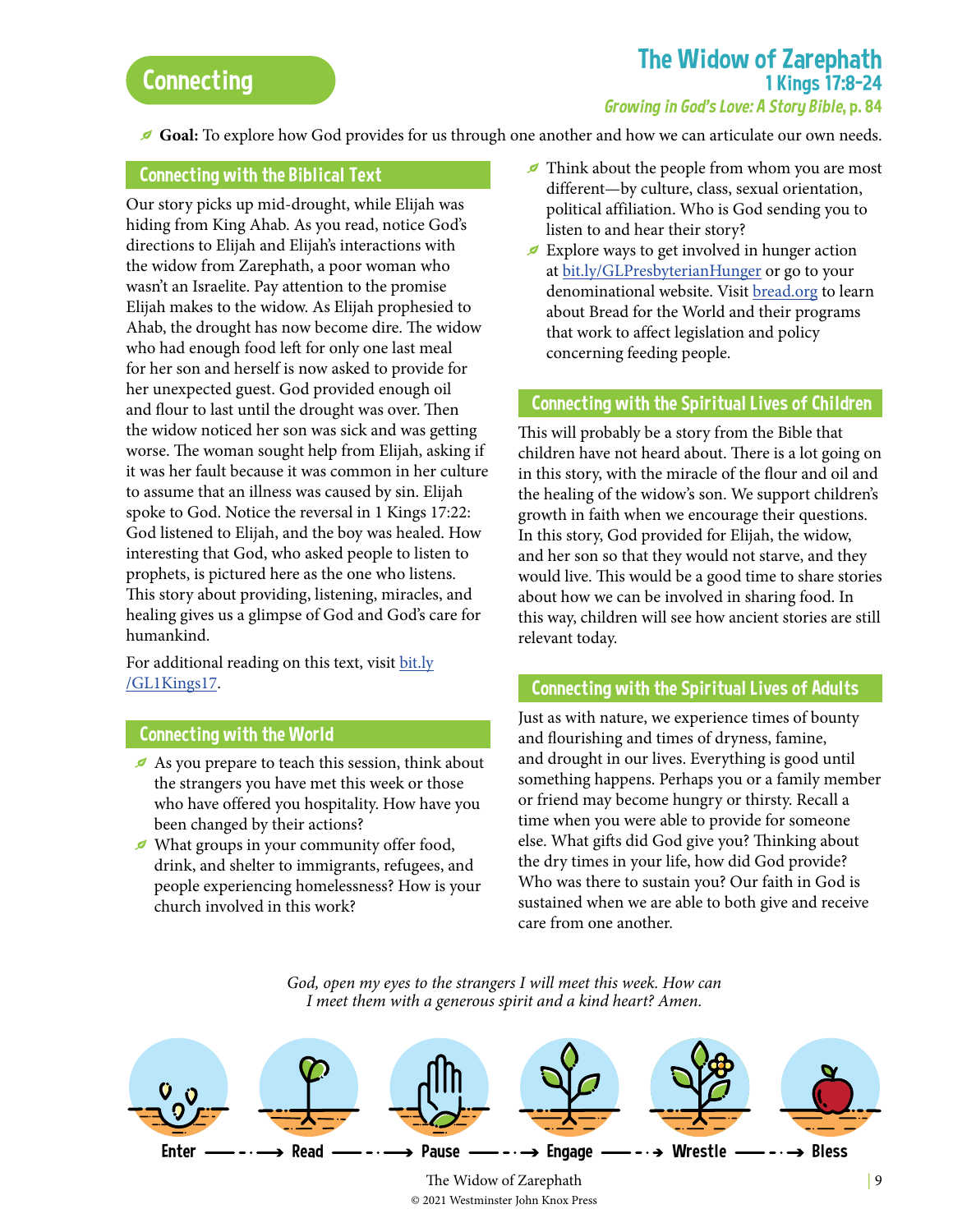## Gathering Supplies

Based on your choices, you will need:

- g *Growing in God's Love: A Story Bible*
- Battery-operated candle
- $\blacktriangleright$  Drawing supplies
- Play dough
- g *Glory to God* hymnal, hymnal with "Lord, Listen to Your Children Praying," or internet-connected device
- g *Babbit and Joan, a Rabbit and a Phone* by Denise Turu (Flyaway Books, 2020) or internetconnected device

## Preparing to Lead

Read the story from the Bible, 1 Kings 17:8–24. As you read, make notes of any questions you have about the story. Think about your own experience with this text.

- $I$  If you have heard this story before, when?
- How do you relate to it?
- $\blacktriangleright$  How might this story play a role in your own life right now?

Read the story "The Widow of Zarephath" in *Growing in God's Love: A Story Bible* (p. 84). Think about how children might react when hearing this story for the first time. Be mindful of how you read this story aloud to them. Some questions you might want them to consider are:

- $\blacktriangleright$  Who are the characters in this story?
- g What role does God play?
- g What kinds of emotions might the widow feel about being asked to provide for Elijah when she has so little?
- $\blacktriangleright$  How do the characters listen to one another?
- How do each of the characters provide for one another?

Prepare a table in the middle of the space. Place your candle in the center with any other supplies you might need throughout your time together. Make sure you have places where children can sit comfortably at a table with a hard surface. As children enter the space, offer them a piece of play dough.

If you have any older children or additional helpers, have them read the different stories with the children while everyone gathers.



## **Enter into sacred space together.**

As you hand participants their play dough, explain that you will be talking about a story where a woman makes bread. Ask the children how they might knead their dough and form their own loaves.

Once everyone is present, invite them to gather around the space you have set up and turn on your candle. Tell the children that the candle is there to represent God's light in the world and to remind us that God is always present and will always listen to the things we need. Invite the children to sing "Lord, Listen to Your Children Praying" (*Glory to God* hymnal, #469), or show the YouTube video "Lord, Listen to Your Children Praying Lyric Video (Ken Medema)" [\(bit.ly/GLLordListen](https://www.youtube.com/watch?v=yh9ivThjOz4), 2:39) and invite the children to sing along as the words become familiar.

Ask the participants to share their play dough loaves with the group. Engage the children in conversation using the following questions:

- g Who would you like to share your loaf with?
- g Why did you shape your loaf of bread as you did?
- $\blacktriangleright$  What do you think bread looked like in the Bible?
- $\blacktriangleright$  What other Bible stories are there where people share what they had? (*some ideas might be: the people and animals on the ark with Noah, the boy who shared his lunch and Jesus shared the food with the crowd, believers in the early church who shared all they had with one another*)



## Read a story of God's people.

Read aloud the story "The Widow of Zarepath" from *Growing in God's Love: A Story Bible* (p. 84). Invite the children to pay attention to how the characters in the story listen to one another.

If you have older children or youth, invite them to read the story aloud or have them act it out as you read.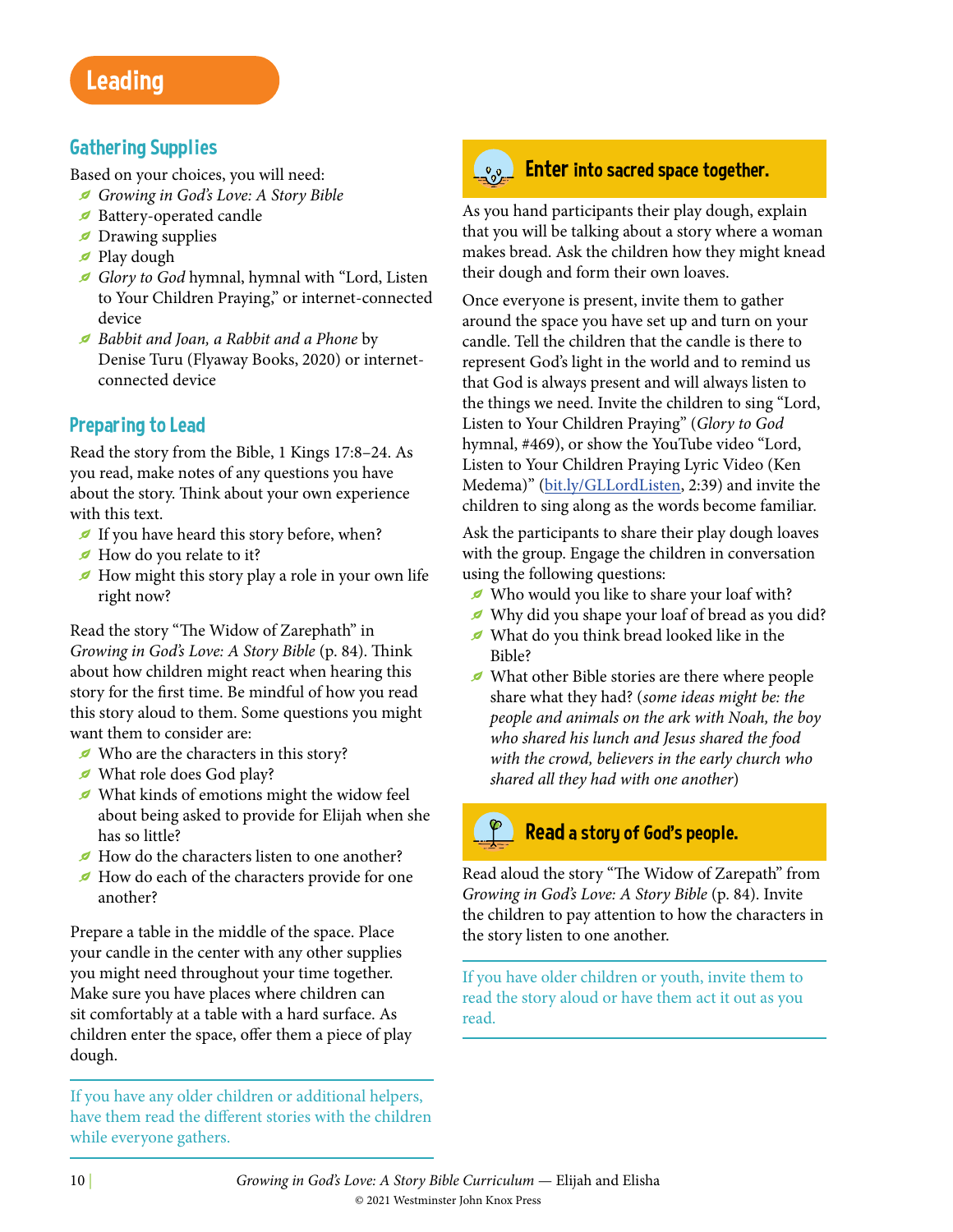## Leading



#### **ADD** Pause to let God's Word enter into hearts and minds.

Give the children a moment to pause and reflect on what they heard, inviting them to think about what it means to listen to someone and what it means to be listened to by someone.

### Engage curiosity and imagination with God's story.

Engage the children in conversation using the following questions:

- $\blacktriangleright$  What are some reasons that we might have a hard time listening to what others need from us?
- g When was a time you asked for help but no one heard you?
- g When was a time you asked for help and someone heard you?

Explain to the children that in the Bible there are many stories in which people listened to God when it wasn't convenient or easy. When Elijah listens to God, he finds the widow. When the widow listens to Elijah, God provides for her and her son with enough to eat. Then God listens to Elijah and saves the widow's son. It wasn't easy, but a lot of good came from all that listening!

As children explore what it means to listen to the needs of those around them, discuss what it means for others to hear them when they need something.

#### **o** Listening to God

- Invite the children to listen to more stories about listening from *Growing in God's Love: A Story Bible*. Form small groups or work together as one. Assign one of the stories listed below to each group, or choose two or three stories to read as one group. Invite volunteers to read the stories, as appropriate with your group(s). Have the children reflect on how each of the characters in the stories listened.
	- "Deborah, a Wise Prophet" (p. 72)
	- "The Hardest Thing" (p. 86)
	- "Moses and the Special Holy Place" (p. 90)
	- "Samuel Tells a Hard Truth" (p. 106)
	- "God Asks Solomon a Question" (p. 124)
	- "Jonah Runs Away" (p. 132)
	- "God Gives the Ten Commandments" (p. 166)
	- "How Can This Happen?" (p. 186)
	- "A Prophet Is Born" (p. 188)
- "Shhh, Listen!" (p. 200)
- "The Widow and the Judge" (p. 220)
- "The Short Man" (p. 242)
- "Friends Who Help" (p. 250)
- "Jesus at the Pool" (p. 262)
- $\blacktriangleright$  After reading the stories, invite the children to respond to the questions below. Have another adult or helper create a list of the answers for everyone to see.
	- Who listened in this story?
	- Who didn't listen?
	- What happened because they listened or didn't listen?

# Wrestle with our place in God's story.

Talk with the children about how it is not always easy for us to listen to the needs of others, but it is important that we work at doing it all the time. Comment that it's important for us to say what we need and to be heard. Wonder together about ways we can listen in the world. We can all have different needs and different ways of listening. Invite the children to share what helps them listen. Emphasize to the children that some of us need quiet things to do when we listen, while others might need to run around. Just as God takes care of each of our needs, we want to take care of the needs of one another.

Choose one or both options.

- **o** Expressing Feelings
- $\blacktriangleright$  Highlight for the children that sometimes saying what it is we need is not easy, especially when it comes to our feelings. Share that when we can name our feelings, we can determine what we need.
- g Show the YouTube video "Sesame Street: Dave Matthews and Grover Sing about Feelings" [\(bit](https://www.youtube.com/watch?v=Po5lHYJJQfw) [.ly/GLGrover,](https://www.youtube.com/watch?v=Po5lHYJJQfw) 3:59). After watching, invite the children to wonder together using some of the following prompts:
	- What are some of the words that you use to express the things you need?
	- When you express your feelings, how do you know when someone listens to you?
	- What are some ways in which we try to express our feelings that make it hard for people to hear them?
	- How do you feel cared for when others listen to you?